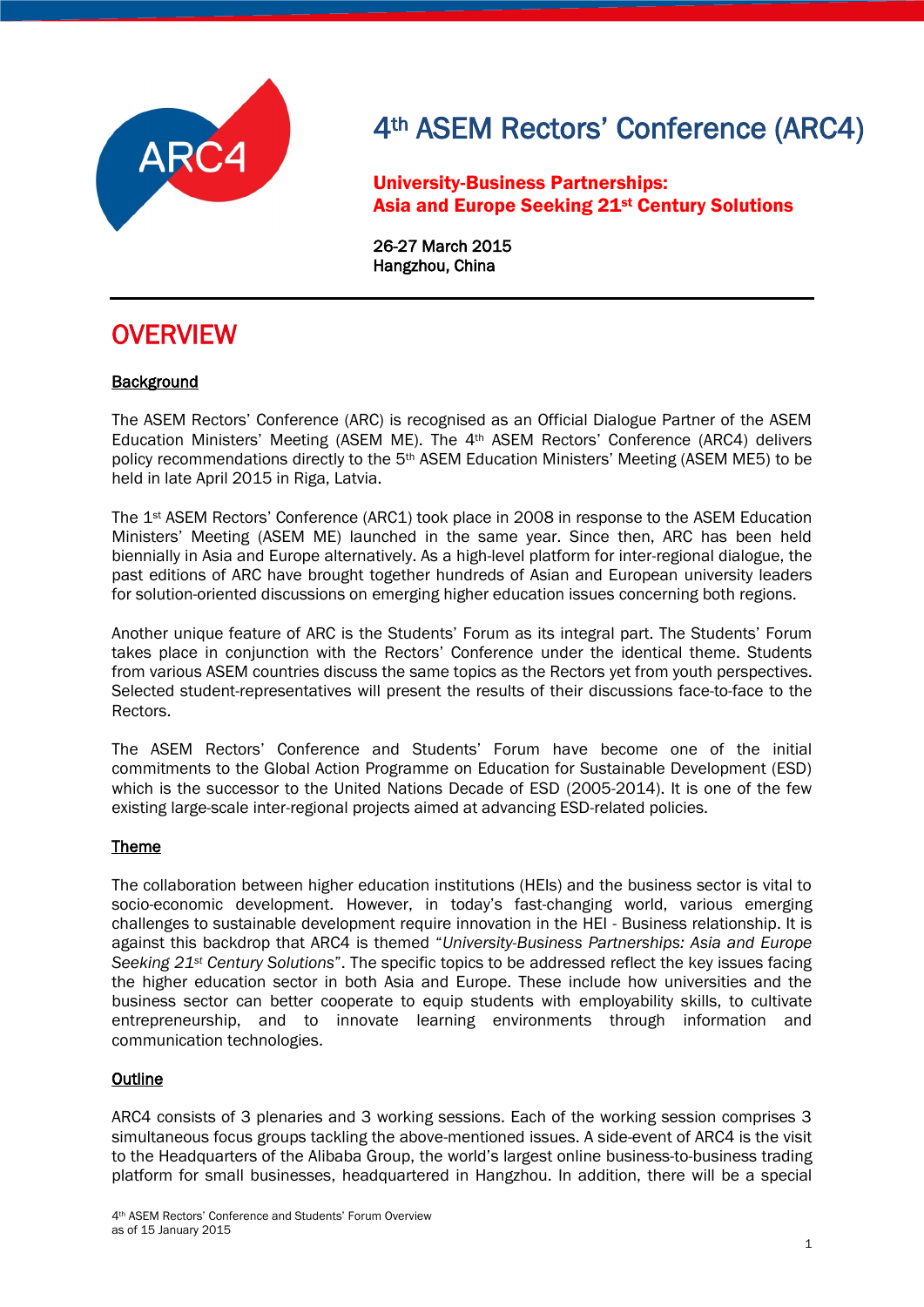

University-Business Partnerships: Asia and Europe Seeking 21st Century Solutions

26-27 March 2015 Hangzhou, China

session for networking and partnership-development among Asian and European universities and enterprises.

### **Participants**

ARC4 invites Rectors of renowned universities from the current 51 ASEM countries. Business and industry representatives, senior officials of Ministry of Education and related government agencies of ASEM countries, delegates of international and non-governmental organisations are also among the dialogue partners.

#### Expected Outcomes

ARC4 is an excellent occasion for solution-oriented university-business dialogue and Asia-Europe exchange. Based on focused group discussions, the attendees will jointly develop policy recommendations for ASEM Education Ministers. In addition, the participating-universities and organisations will benefit from the networking, partnership-building and profile-enhancing opportunities provided by the Conference.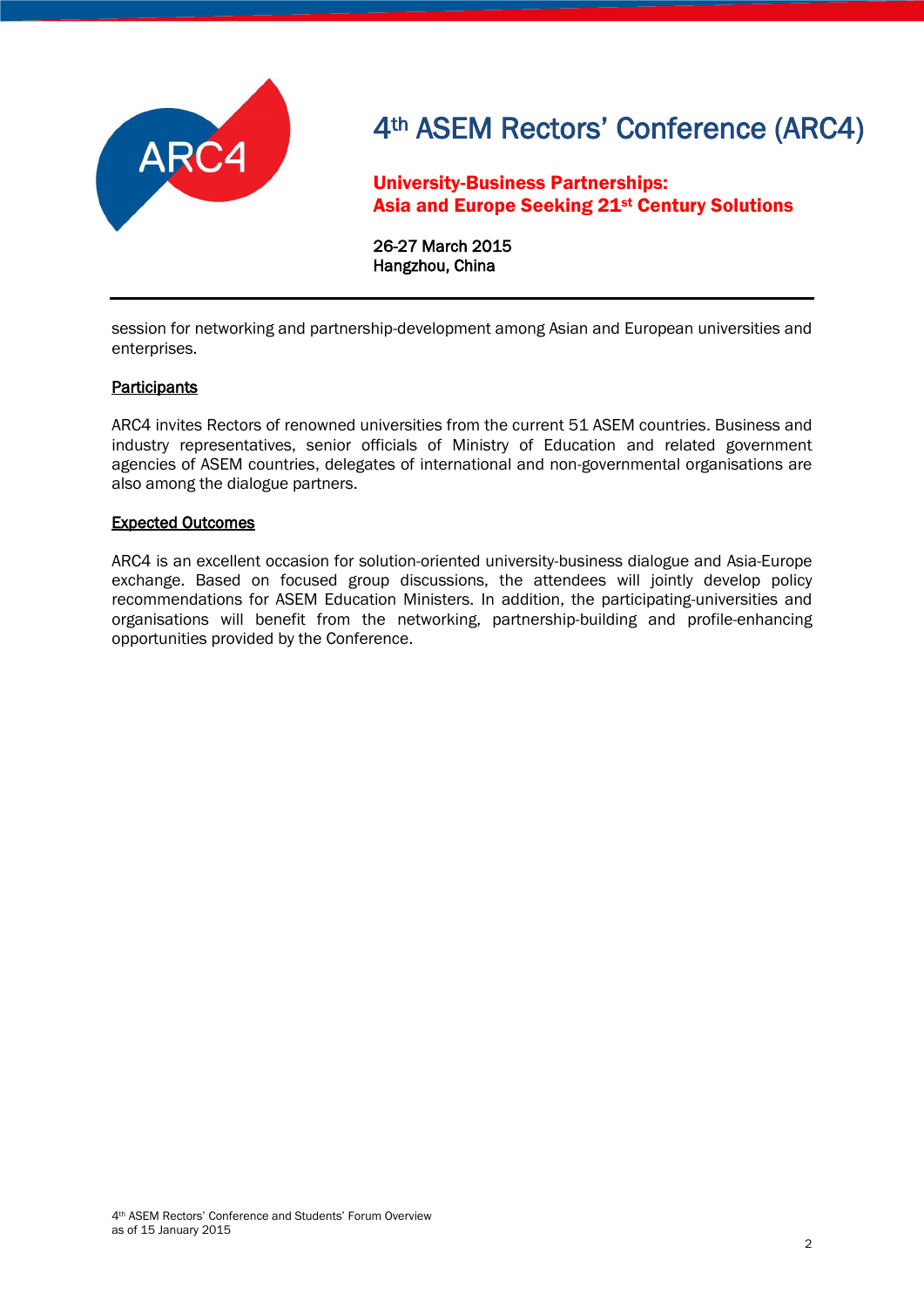

### University-Business Partnerships: Asia and Europe Seeking 21st Century Solutions

26-27 March 2015 Hangzhou, China

### Co-organised by



The Asia-Europe Foundation (ASEF) promotes understanding, strengthens relationships and facilitates cooperation among the people, institutions and organisations of Asia and Europe. ASEF enhances dialogue, enables exchanges and encourages collaboration across the thematic areas of culture, economy, education, governance, public health and sustainable development. ASEF is a not-for-profit intergovernmental organisation located in Singapore. Founded in 1997, it is the only institution of the Asia-Europe Meeting (ASEM). Together with about 700 partner organisations ASEF has run more than 650 projects, mainly conferences, seminars and workshops. Over 17,000 Asians and Europeans have actively participated in its activities and it has reached much wider audiences through its networks, web-portals, publications, exhibitions and lectures.

For more information, please visit [www.asef.org](http://www.asef.org/)

Ministry of Foreign Affairs of the People's Republic of China

Ministry of Education of the People's Republic of China

Hosted by



#### In Partnership with





Zhejiang University is a comprehensive research university with distinctive features and a national as well as international impact. Research at Zhejiang University spans 12 academic disciplines, covering philosophy, economics, law, education, literature, history, art, science, engineering, agriculture, medicine, management and etc. With 7 faculties and 37 colleges/schools, Zhejiang University has 14 primary and 21 secondary national leading academic disciplines.

For more information, please visit [www.zju.edu.cn/english/](http://www.zju.edu.cn/english/)

Created in 1950 under the auspices of UNESCO, the International Association Universities (IAU) brings together more than 650 institutions and organisations worldwide for exchange and action on common concerns in the area of higher education.

For more information, please visit [www.iau-aiu.net/](http://www.iau-aiu.net/)

The main objective of the ASEAN University Network (AUN) is to strengthen the existing network of co-operation among leading universities in ASEAN. This is done by promoting co-operation and solidarity among ASEAN scholars and academicians, developing academic and professional human resource, and promoting information dissemination among ASEAN academic community. The network has brought together the ASEAN countries' individual quest for academic collaborations in the identified priority areas that would deepen understanding of the dynamic ASEAN, and accordingly hasten regional identity and solidarity.

For more information, please visi[t http://www.aunsec.org/](http://www.aunsec.org/)